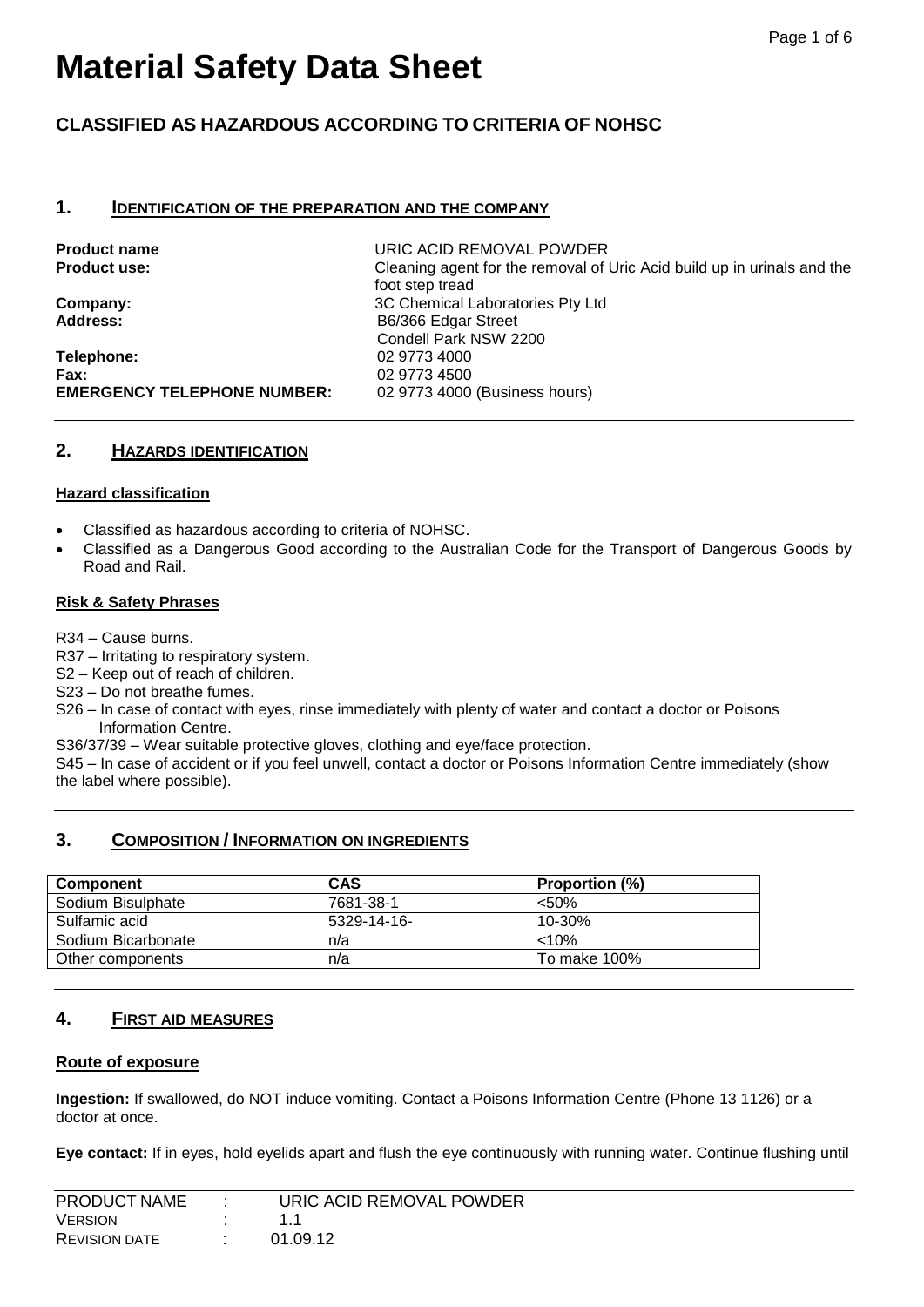# **CLASSIFIED AS HAZARDOUS ACCORDING TO CRITERIA OF NOHSC**

advised to stop by the Poisons information Centre or a doctor, or for at least 15 minutes. Seek immediate medical attention.

**Skin contact**: If skin or hair contact occurs, remove contaminated clothing and flush skin and hair with running water. If skin burns or other symptoms develop seek medical advice.

**Inhalation:** Remove victim to fresh air and seek immediate medical advice.

#### **Other information**

**Advice to doctor:** Treat symptomatically.

**First aid facilities:** Eye wash and normal washroom facilities should be available.

**Other first aid advice:** Apply resuscitation if not breathing – **Do not use direct mouth-to-mouth method** if victim ingested or inhaled the substance; use alternative respiratory method or proper respiratory device – Administer oxygen if breathing is difficult. Keep victim warm and quiet. Ensure that attending medical personnel are aware of the identity and nature of the product(s) involved, and take precautions to protect themselves.

# **5. FIRE-FIGHTING MEASURES**

**Specific hazards**: This product is non-combustible. However, as this product may react exothermically with water care should be taken when using water as an extinguishing agent for fires involving this product. The heat of the exothermic reaction may be enough to ignite combustible materials.

**Hazardous combustion products:** This product is non-combustible. However, thermal decomposition will result in the release of toxic/irritating fumes including hydrogen chloride and flammable hydrogen gas.

**Suitable extinguishing media:** This product is non-combustible. Choose a suitable fire extinguisher for the surrounding environment. However, as hydrochloric acid may react exothermically with water, dry chemical or carbon dioxide may be preferable fire fighting mediums.

**Special protective precautions and equipment for fire-fighter's:** Fire-fighter's should wear self-contained breathing apparatus and full protective clothing. Fire exposed containers should be cooled with flooding quantities of water until well after fire is out, taking care not to allow water inside product containers. If safe to do so, move undamaged containers from fire area. Containers may explode in a fire, causing the container or parts of the container to rocket great distances, in many directions. Runoff from fire control or dilution may be poisonous and/or corrosive and may pollute waterways.

### **Hazchem code:** 1T

# **6. ACCIDENTAL RELEASE MEASURES**

**Emergency procedures:** Do not touch or walk through spilled material. Do not touch damaged containers or spilled material unless wearing appropriate protective clothing. Stop leak if safe to do so – Prevent entry into waterways, drains or confined areas. Vapour-suppressing foam may be used to control vapours – Water spray may be used to knock down or divert vapour clouds. DO NOT GET WATER INSIDE CONTAINERS.

**Personal precautions:** For emergency situations wear self-contained breathing apparatus and acid-resistant chemical splash suit. Refer to Section 8 for more information.

**Methods and material for containments and clean up:** Cover with DRY earth, sand or other non-combustible material followed by plastic sheet to minimise spreading or contact with rain. Collect absorbed material and dispose

| <b>PRODUCT NAME</b>  | URIC ACID REMOVAL POWDER |  |
|----------------------|--------------------------|--|
| <b>VERSION</b>       |                          |  |
| <b>REVISION DATE</b> | 01.09.12                 |  |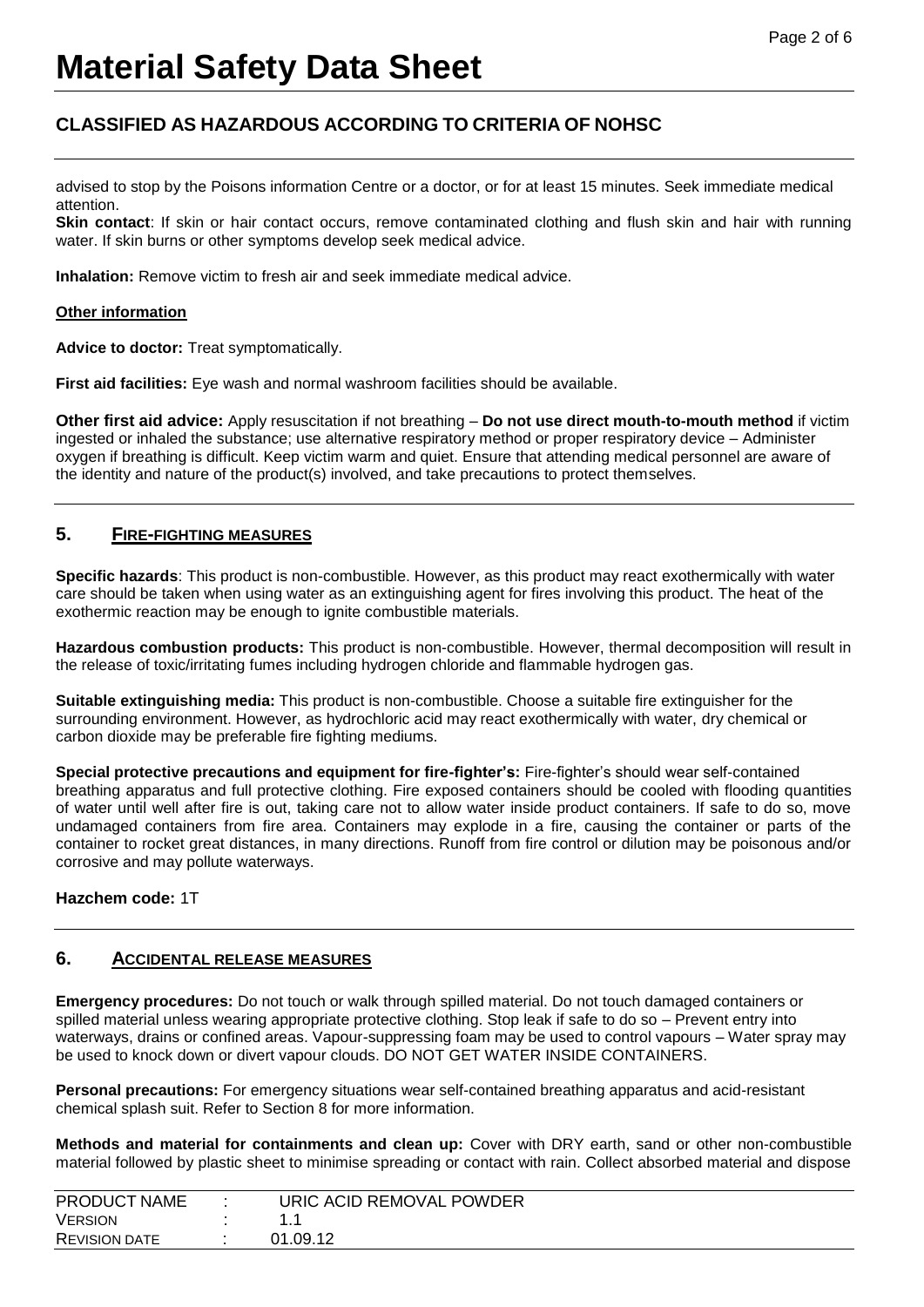# **CLASSIFIED AS HAZARDOUS ACCORDING TO CRITERIA OF NOHSC**

of appropriately. Commercially available chemical spill kit may also be used. Small spills may be washed down with large amounts of water. Emergency services should be contacted in the event of a large spill.

# **7. HANDLING AND STORAGE**

**Handling:** Avoid contact with incompatible materials. Wear suitable protective clothing, gloves and eye/face protection.

**Storage:** Store in a cool place. Keep securely closed when not in use and protected from direct sunlight and moisture. Store away from incompatible materials and sources of heat. Store in such a manner as to prevent spillage. Packages should be kept on surfaces which, in the event of spillage, are resistant to damage by this product. Storage areas should be secured against unauthorized entry. Store away from foodstuffs.

**Hygiene:** Avoid contact with skin and eyes. When using do not eat, drink or smoke. Wash hands after use.

**Other information:** For further information on the storage and handling of this product reference should be made to Australian Standard AS 3780 – The storage and handling of corrosive substances. Reference should also be made to any relevant Commonwealth, State or Territory regulations.

# **8. EXPOSURE CONTROLS / PERSONAL PROTECTION**

**Respiratory protection:** If engineering controls are not effective in controlling airborne exposure then suitable respiratory protection should be worn. At concentrations up to 10X the TWA exposure limit the following respirators may be used:

- Inorganic acid gas filter with half facepiece replaceable filter or disposable facepiece.
- PAPR (Powered Air-Purifying Respirator) inorganic acid gas filter with any head covering or facepiece.
- Half facepiece air-line respirator negative pressure demand.

For emergency situations or where the airborne concentration is unknown a supplied air respirator should be worn. Final choice of appropriate breathing protection is dependant upon actual airborne concentrations and the type of breathing protection required will vary according to individual circumstances. Expert advice may be required to make this decision. Reference should be made to Australian Standards AS/NZS 1715, Selection, Use and maintenance of Respiratory Protective Devices. Consult your safety equipment supplier for advice when selecting appropriate respiratory protection.

**Eye protection:** Safety glasses with side shields or chemical safety goggles should be worn.

Hand protection: Suitable protective gloves (e.g. PVC or rubber) should be worn.

**Body protection:** Suitable protective clothing should be worn e.g. long-sleeved shirt and pants, overalls, etc.

**Exposure limits:** The following NOHSC (National Occupational Health & Safety Commission) exposure limits apply:

Refer to NOHSC publication "Exposure Standards for Atmospheric Contaminants in the Occupational Environment" for further information on exposure standards.

**Engineering controls:** Ensure sufficient ventilation to maintain airborne concentrations below exposure limits and prevent exposure to vapours mists and fumes.

| <b>PRODUCT NAME</b>  | URIC ACID REMOVAL POWDER |  |
|----------------------|--------------------------|--|
| <b>VERSION</b>       | .                        |  |
| <b>REVISION DATE</b> | 01.09.12                 |  |
|                      |                          |  |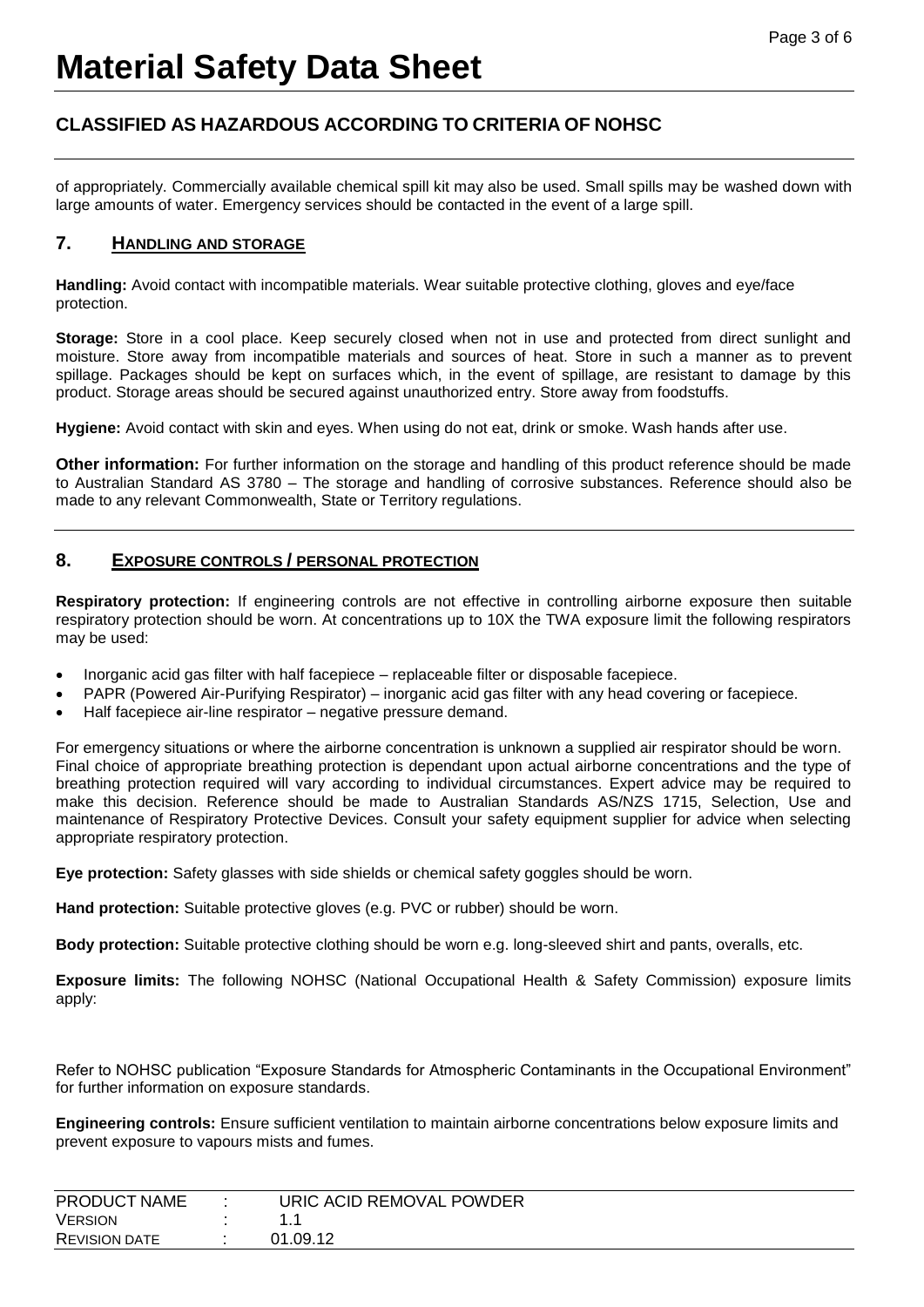# **CLASSIFIED AS HAZARDOUS ACCORDING TO CRITERIA OF NOHSC**

## **9. PHYSICAL AND CHEMICAL PROPERTIES**

| Off White granule powder |
|--------------------------|
| Slightly acidic odour    |
| 1in solution             |
| Not available            |
| Not available            |
| Not available            |
| Not available            |
| Miscible in water        |
| 12.15                    |
| Not applicable           |
| Not applicable           |
| Not applicable           |
| Not applicable           |
|                          |

# **10. STABILITY AND REACTIVITY**

**Chemical stability:** Normally stable.

**Conditions to avoid:** High temperatures and heat.

**Incompatible materials:** Strong oxidizers, acids, bases, metals, amines, carbides, hydrides, fluorine, alkali metals, KmnO4, strong bases, salts of oxyhanogenic acids, concentrated sulphuric acid, semimetallic hydrogen compounds, semimetallic oxides, aldehydes, sulfides, vinylmethyl ether, lithium silicide.

**Hazardous decomposition:** Thermal decomposition will result in the release of toxic/irritating fumes including hydrogen chloride and flammable hydrogen gas.

**Hazardous reactions:** May react violently with the incompatible materials listed above.

# **11. TOXICOLOGICAL INFORMATION**

### **Toxicology data:**

For Sulfamic Acid in it's powder form:

LC50 (Rat, inhalation) =  $3124$  ppm/1H. LD50 (Rabbit, oral) =  $900$  mg/kg.

#### **Acute health hazards**

**Ingestion:** Ingestion will cause chemical burns to the mouth, throat and gastro-intestinal tract.

**Eye contact:** Eye contact may cause severe irritation and possible corneal damage.

**Inhalation:** Inhalation of high vapour concentrations may cause severe irritation and possible chemical burns to the respiratory system.

**Skin contact:** Skin contact will cause severe irritation and possible chemical burns with resultant tissue destruction.

| PRODUCT NAME         | URIC ACID REMOVAL POWDER |
|----------------------|--------------------------|
| <b>VERSION</b>       |                          |
| <b>REVISION DATE</b> | 01.09.12                 |
|                      |                          |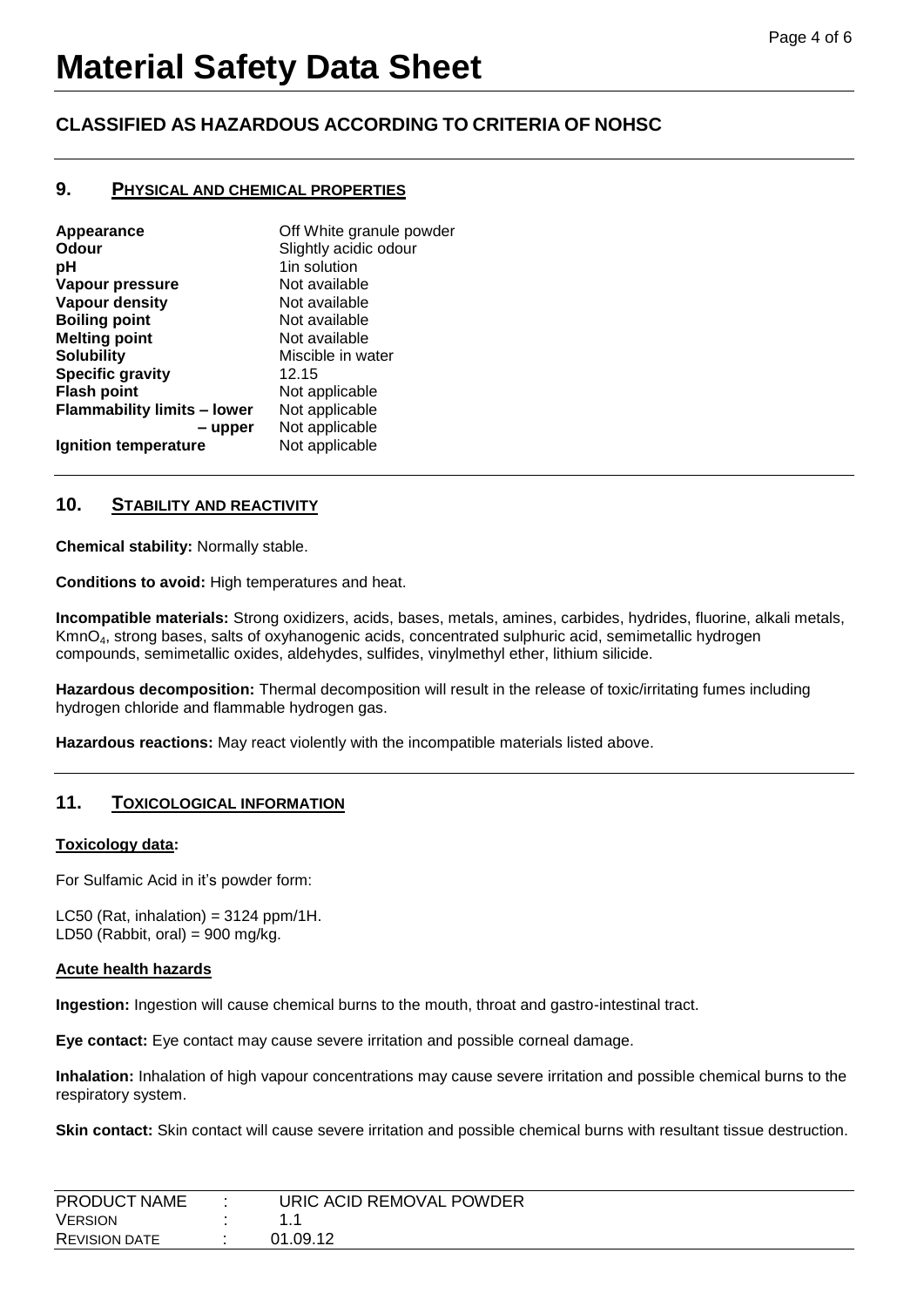# **CLASSIFIED AS HAZARDOUS ACCORDING TO CRITERIA OF NOHSC**

# **Chronic health hazards**

Chronic or prolonged exposure to hydrochloric acid may be associated with changes in pulmonary function (i.e. breathing difficulties), chronic bronchitis, dermatitis, decay and erosion of dental enamel, bleeding of nose and gums, nasal and oral mucosal ulceration, conjunctivitis, and overt upper respiratory tract abnormalities. Symptoms may be delayed 1 or 2 days.

# **12. ECOLOGICAL INFORMATION**

**Ecotoxicity:** For concentrated sulphamic acid:

282 ppm/96 hr/mosquito fish/TL<sup>m</sup>/fresh water. 100-330 ppm/48 hr/shrimp/L $C^{50}$ /salt water.

**Persistence and degradability:** Low potential for bio-accumulation.

**Mobility:** When released into the soil, this material may leach into groundwater.

**Bio-accumulation:** Not available

**Other information:** Toxic effect on fish and plankton. Do not allow product to enter waters, wastewater or soil.

# **13. DISPOSAL CONSIDERATIONS**

**Disposal methods and containers:** Dispose of product and empty containers according to relevant local, state and federal government regulations.

**Special precautions for landfill or incineration:** Normally suitable for disposal at approved land waste site. Disposal of this product to landfill can cause contamination of groundwater. Incineration will lead to the formation of highly toxic and irritating hydrogen chloride fumes and flammable hydrogen gas.

**Other information:** It is the responsibility of the generator of the waste to ensure proper waste classification, transportation and disposal. Classify waste under applicable state and local regulations. The information contained in this document applies to the material as manufactured. Processing, use or contamination may make the information inappropriate, inaccurate or incomplete.

# **14. TRANSPORT INFORMATION**

Classified as a Dangerous Good according to the Australian Code for the Transport of Dangerous Goods by Road and Rail.

| <b>UN Number</b>                 | 11759                    |
|----------------------------------|--------------------------|
| <b>UN Proper Shipping Name</b>   | CORROSIVE LSOLIDS N.O.S. |
| <b>Class and subsidiary risk</b> | 8                        |
| <b>Packing Group</b>             |                          |
| <b>Emergency Guide</b>           | AS1678.8A1               |
| <b>Hazchem Code</b>              | 1 T                      |

| PRODUCT NAME         | URIC ACID REMOVAL POWDER |
|----------------------|--------------------------|
| <b>VERSION</b>       |                          |
| <b>REVISION DATE</b> | 01.09.12                 |
|                      |                          |